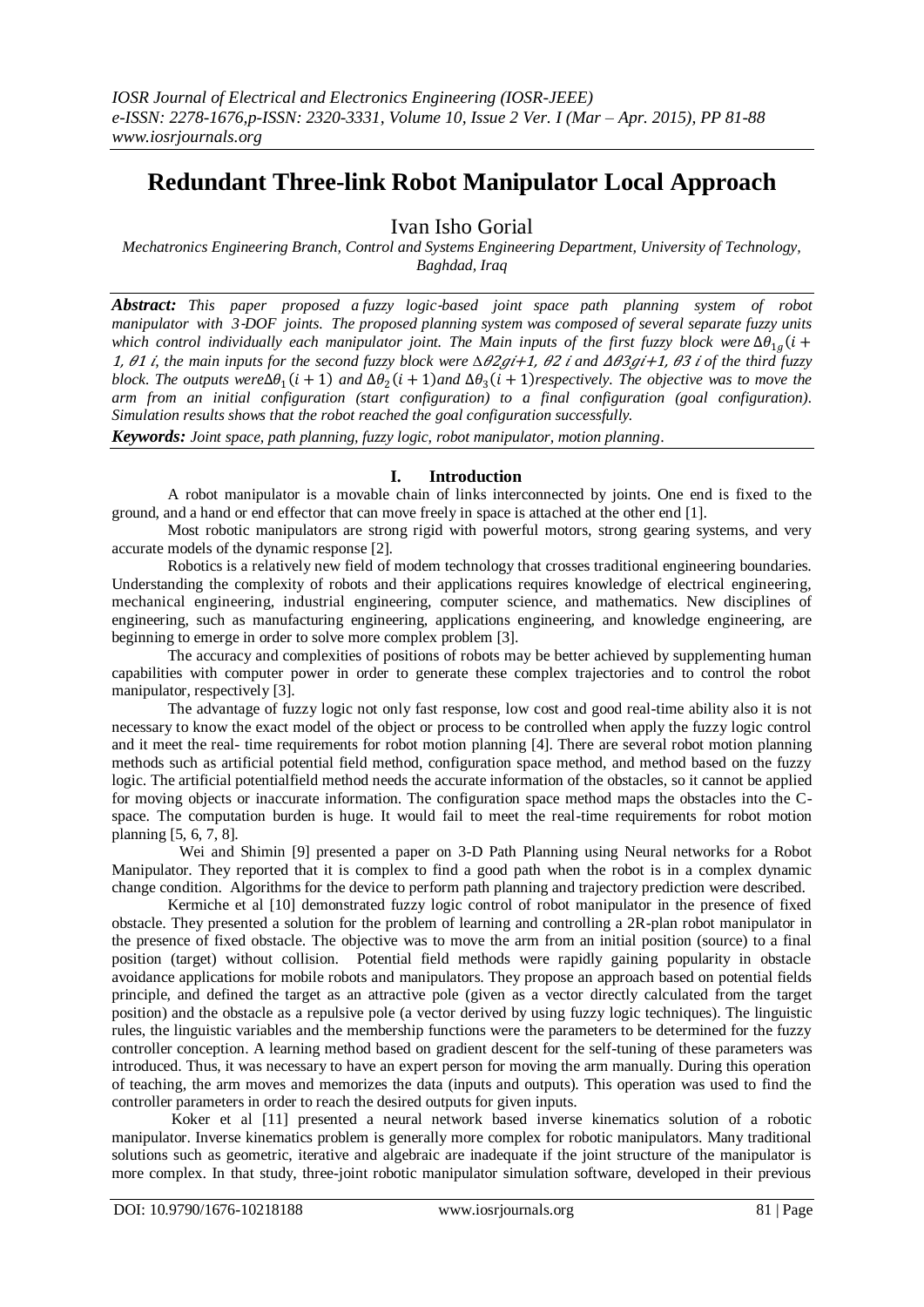studies, is used. Firstly, they have generated many initial and final points in the work volume of the robotic manipulator by using cubic trajectory planning. Then, all of the angles according to the real-world coordinates (x, y, z) were recorded in a file named as training set of neural network. Lastly, they have used a designed neural network to solve the inverse kinematics problem. The designed neural network has given the correct angles according to the given (x, y, z) Cartesian coordinates. The online working feature of neural network made it very successful and popular in this solution.

Tejomurtula and Kak et al [12] presented inverse kinematics in robotics using neural networks. The inverse kinematics problem in robotics requires the determination of the joint angles for a desired position of the end-effector. For this under constrained and ill-conditioned problem we propose a solution based on structured neural networks that can be trained quickly. The proposed method yields multiple and precise solutions and it is suitable for real-time applications.

Fuzzy logic method simulates the human being's thinking, and analyses fuzzy information. Fuzzy control rules are concluded by fuzzy math method. It has a good real-time ability. It is not necessary to know the exact model of the object to be controlled. It can meet the real-time requirements for robot motion planning. Gerk and Hoyer applied the fuzzy method in multi-robot motion planning [13].Their method needs to program off-line beforehand, and cannot be used for unknown environments. Zavlangas applied the fuzzy method in the motion planning for a 3-DOF robot [14].

In this paper, a Joint space path planning using fuzzy logic approach is proposed for 3-DOF industrial robots operating. Effectiveness of the proposed approach is verified through simulations. This approach can meet the real-time requirements for robot motion planning.

## **II. Fuzzy Logic**

Fuzzy set theory is "a body of concepts and techniques that give a form of mathematical precision to human cognitive processes that are in many ways imprecise and ambiguous by the standards of classical mathematics". In effect, this theory allows one to deal with fuzziness by grouping elements, which do not have clear boundaries, into different classes.

Fuzzy logic uses fuzzy set membership functions, whose value range from 0 to 1, and allows for capturing linguistic representations of knowledge. The impreciseness of knowledge is handled by the membership functions associated with each linguistic variable.

In a narrow sense, fuzzy logic is a logical system, which is a generalization of multivalued logic. Due to this reason, the fuzzy theory has been applied to various engineering problems that are too complex or illdefined for the conventional mathematical analysis.

In a fuzzy system, knowledge is represented by rules associated with fuzzy variables. These rules along with the membership functions are processed through the so-called compositional rule of inference.

Unlike other reasoning processes where qualitative reasoning is used with pure linguistic rules, fuzzy inference logic involves numerical synthesis based on membership functions to form a fuzzy decision table.

Since the quantities synthesized in a fuzzy reasoning procedure are generally fuzzy, the final decision is also fuzzy. Fuzzy inferencing is, therefore, usually called approximate reasoning; that is, it matches process quantities with the rules in the rule base to perform fuzzy inferencing by using the compositional rule of inference, Figure 1 shows fuzzy rule based system.



**Figure 1.** Fuzzy rule based system [16]

## **III. Proposed Method**

The suggested fuzzy consists of three blocks for three-link robot planar as example. The first block for first link produces  $\Delta\theta_1(i + 1)$  depending on the first input  $\Delta\theta_{1g}(i + 1)$ the error between the goal value and the current value of  $(\theta_1)$  and on the current value  $\theta_1(i)$  which represents the second input to the first fuzzy block. Similarly the output of the second fuzzy block is  $\Delta\theta_2(i + 1)$  depending on the first input  $\Delta\theta_{2g}$   $(i + 1)$ the error between the goal value and the current value of  $\theta_2$  and on the current value  $\theta_2$ (i) which represents the second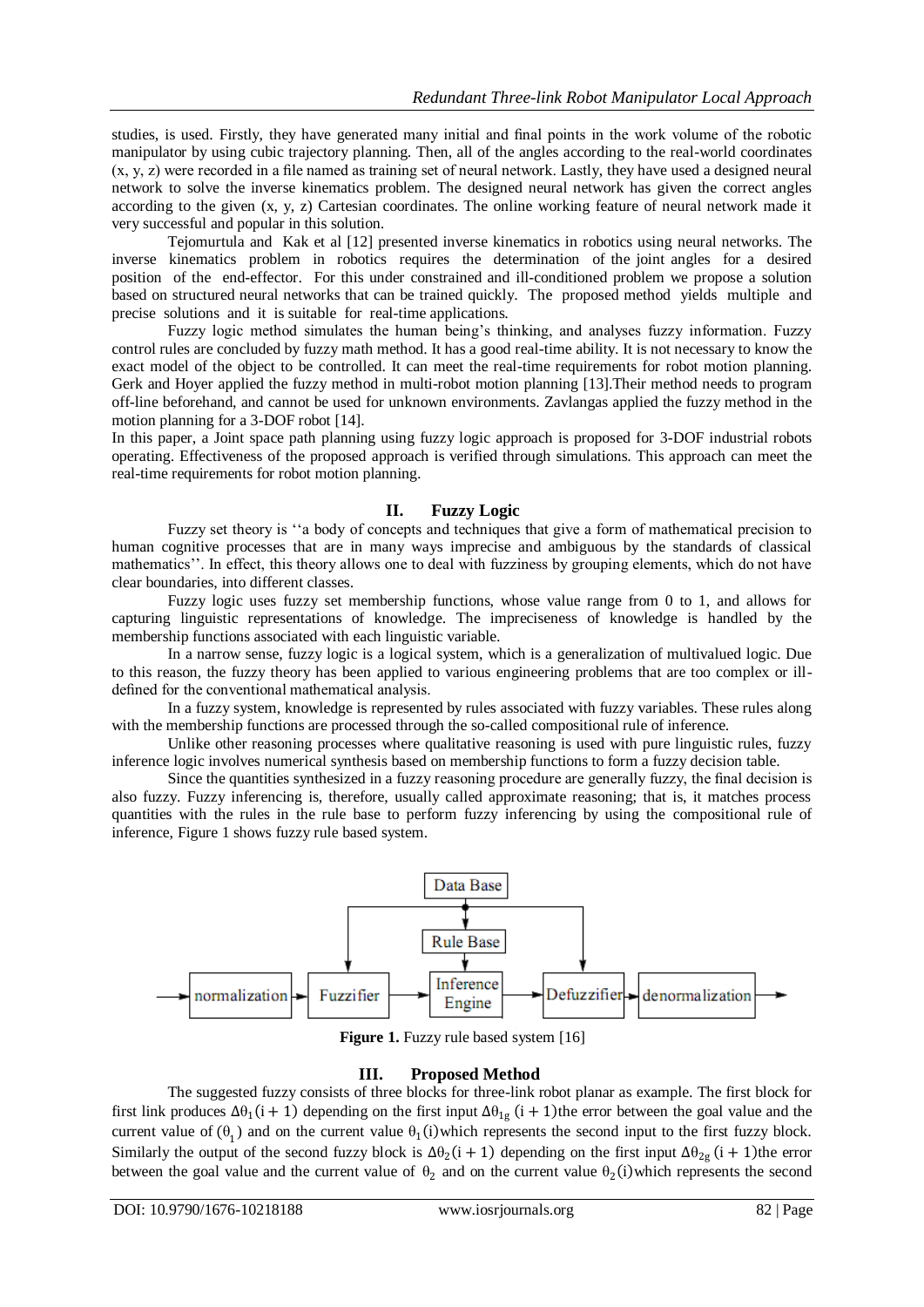input to the second fuzzy block and the output of the third fuzzy block is  $\Delta\theta_3(i + 1)$  depending on the first input  $\Delta\theta_{3g}$  (i + 1) the error between the goal value and the current value of  $\theta_3$  (i) and on the current value  $\theta_3$  (i) which represents the second input to the third fuzzy block. Figure (2) shows system of the proposed motion planning for a three-link robot.



**Figure (2).** Fuzzy system for on-line planning of a three-link robot manipulator Fuzzy membership function design for every fuzzy block is shown in the Figure. (3, 4,5).







**Figure 3.**Fuzzy membership functions FB1 for the second robot link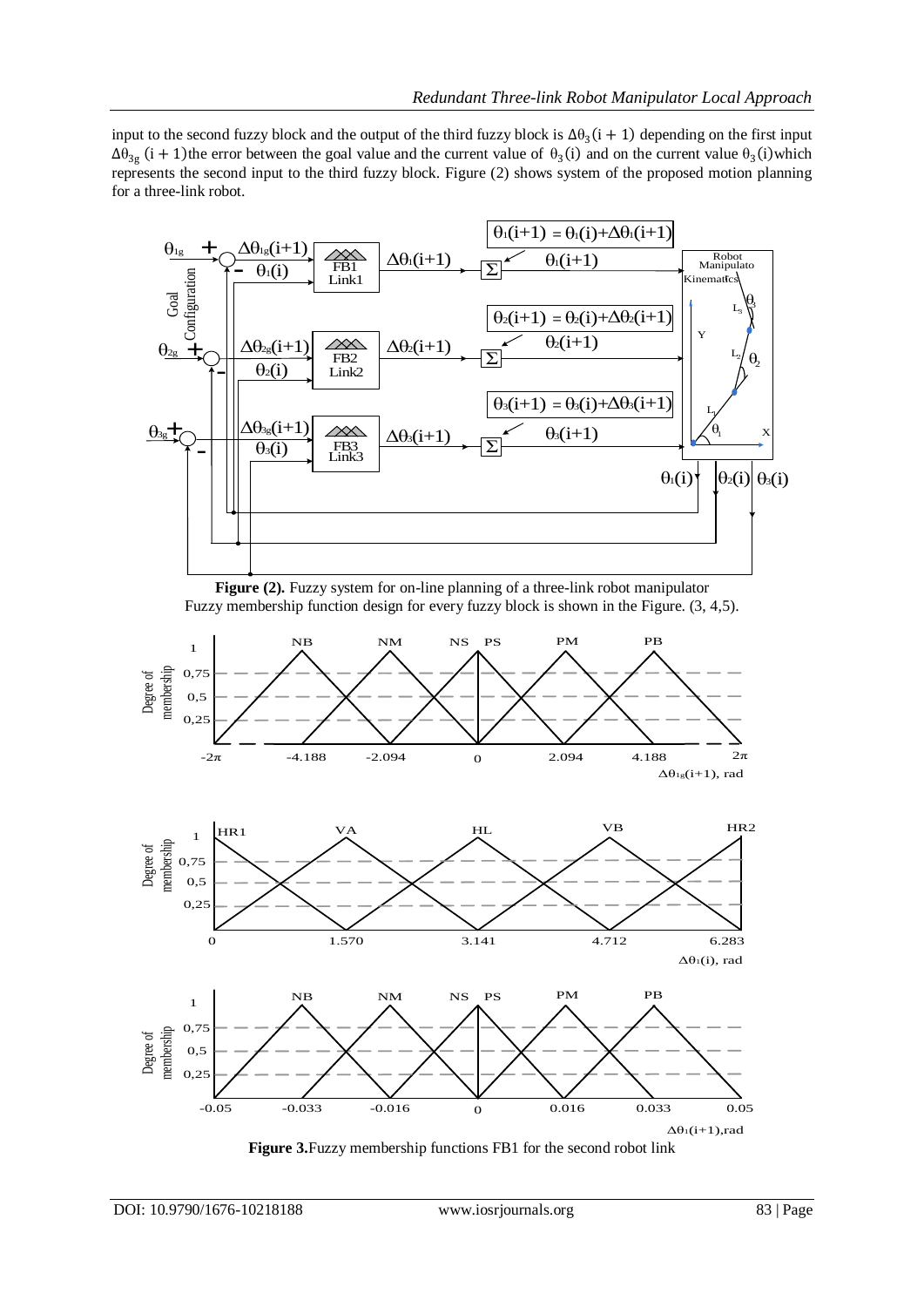

**Figure 5.** Fuzzy membership functions FB3 for the second robot link

The rules used for every fuzzy block to produce the proper output using the k Mamdani method. For example the rules of fuzzy block1 for first link will be as: If ( $Δθ_{1g}$  is NS) and ( $θ_1$  is HR1) then ( $Δθ_1$  is NB).

If ( $Δθ_{1g}$  is PS) and ( $θ_1$  is HR1) then ( $Δθ_1$  is PS).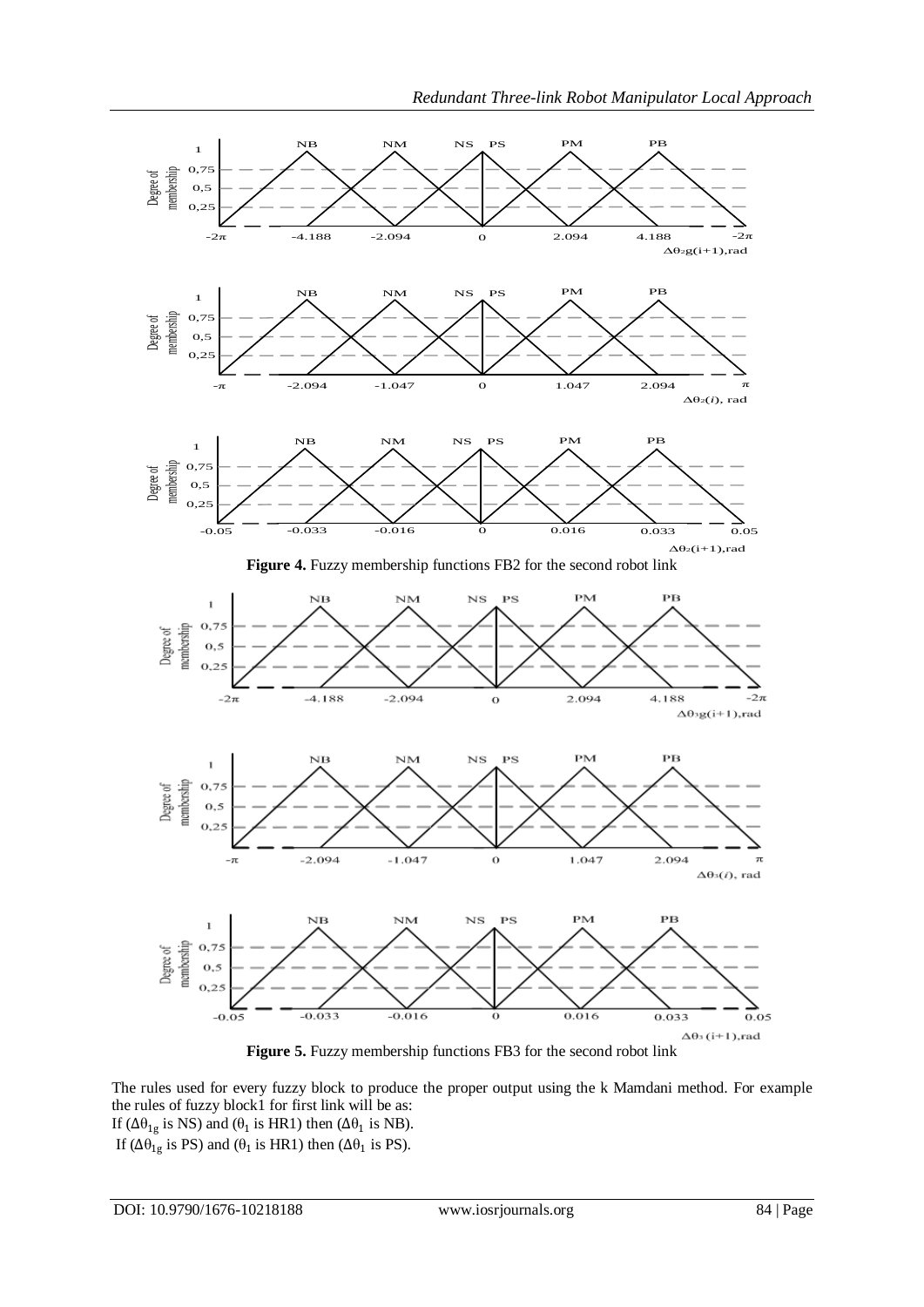The most popular methods to calculate the fuzzy intersection (fuzzy-AND) operation according the fuzzy rules are the minimum and product operators. The final output of every fuzzy block can be computed using the center of gravity (COG) defuzzification method over all rules.

$$
\Delta \theta^{crisp} \ = \frac{\sum_k b_k \int \mu(k)}{\sum_k \int \mu(k)}
$$

Where  $b_k$  is the center of membership function of the consequent of rule (k).  $\int \mu(k)$  denote the area under the membership function. Where:

| NB:             | Negative Big      | PB:    | Positive Big          |
|-----------------|-------------------|--------|-----------------------|
| NM:             | Negative Medium   | HR1:   | Horizontal Right1     |
| NS:             | Negative Small    | VA:    | <b>Vertical Above</b> |
| PS:             | Positive Small    | $HL$ : | Horizontal Left       |
| PM:             | Positive Medium   | VB:    | <b>Vertical Below</b> |
| HR <sub>2</sub> | Horizontal Right2 | FB:    | <b>Fuzzy Block</b>    |

## **IV. Computer Modeling And Results**

Computer modeling and simulation have been done to test the overall system of figure 2. The signals used to mode the robot motion were  $(\Delta\theta_1(i + 1), (\Delta\theta_2(i + 1), (\Delta\theta_3(i + 1))$ . A three-link robot arm (1 meter, 1 meter, 1 meter) used for this model.

The results of the computer modeling are shown in figure6 where the robot has to move from the start configuration  $(\theta_1 = 0^0, \theta_2 = 0^0, \theta_3 = 0^0)$  to the goal configuration  $(\theta_1 = 180^0, \theta_2 = 90^0, \theta_3 = 90^0)$  the error in reaching the goal after (454) program iterations was:

$$
\Delta\theta_{1g}(i + 1) = -2.467546496 \times 10^{-04} \text{ rad}
$$
  
= -0.014138 degree  

$$
\Delta\theta_{2g}(i + 1) = -1.173873548 \times 10^{-03} \text{ rad}
$$
  
= -0.067258 degree  

$$
\Delta\theta_{3g}(i + 1) = -1.173873548 \times 10^{-03} \text{ rad}
$$
  
= -0.067258 degree

Figure 6 shows surface view of block1, block2 and block3, Figure 7 shows the graphs of  $(\Delta \theta_{1g}, \Delta \theta_{2g}, \theta_1, \theta_2, \Delta \theta_1, \Delta \theta_2).$ 

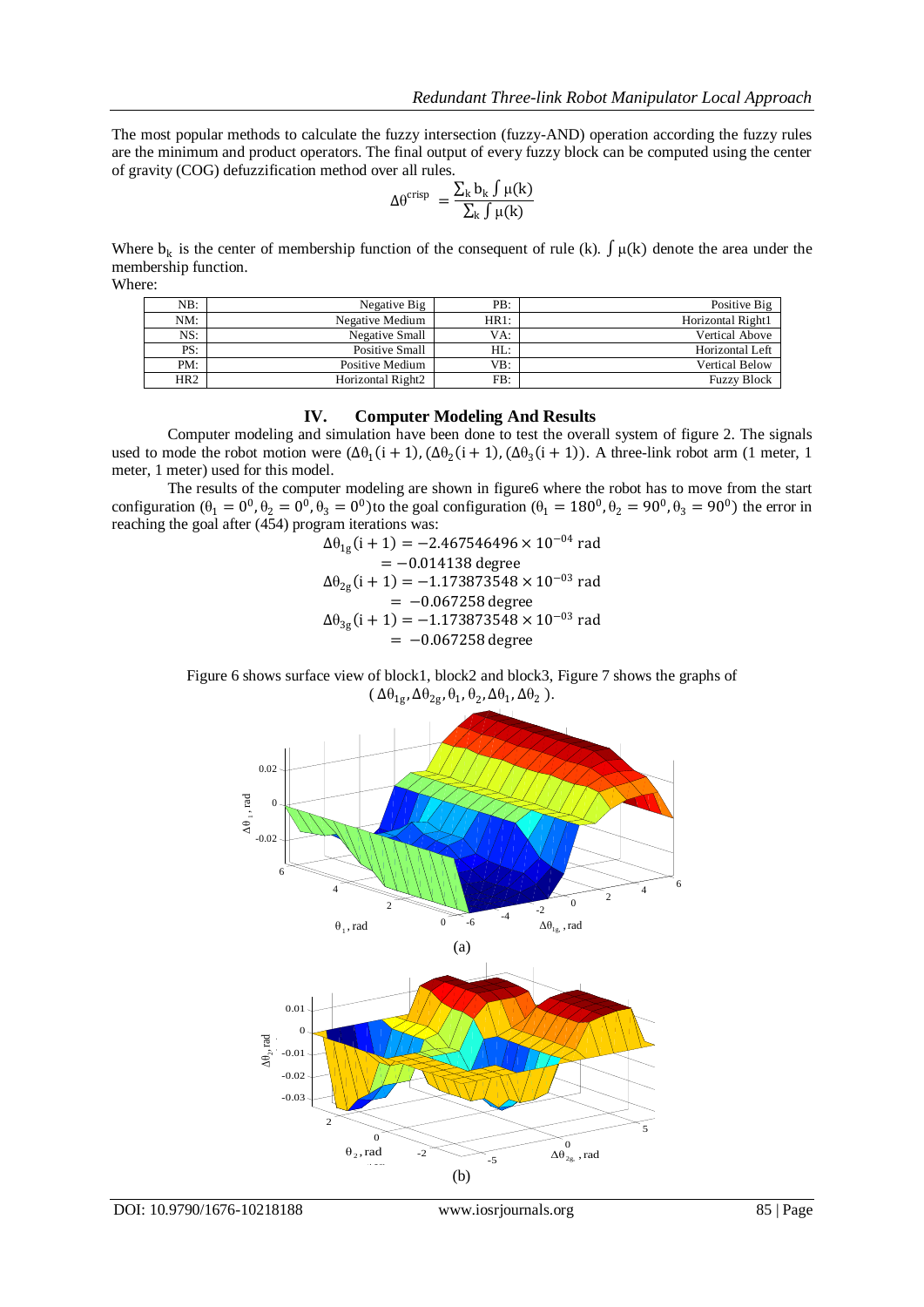

**Figure 8.** Change of Joint path planning parameters with program iteration index of run 1.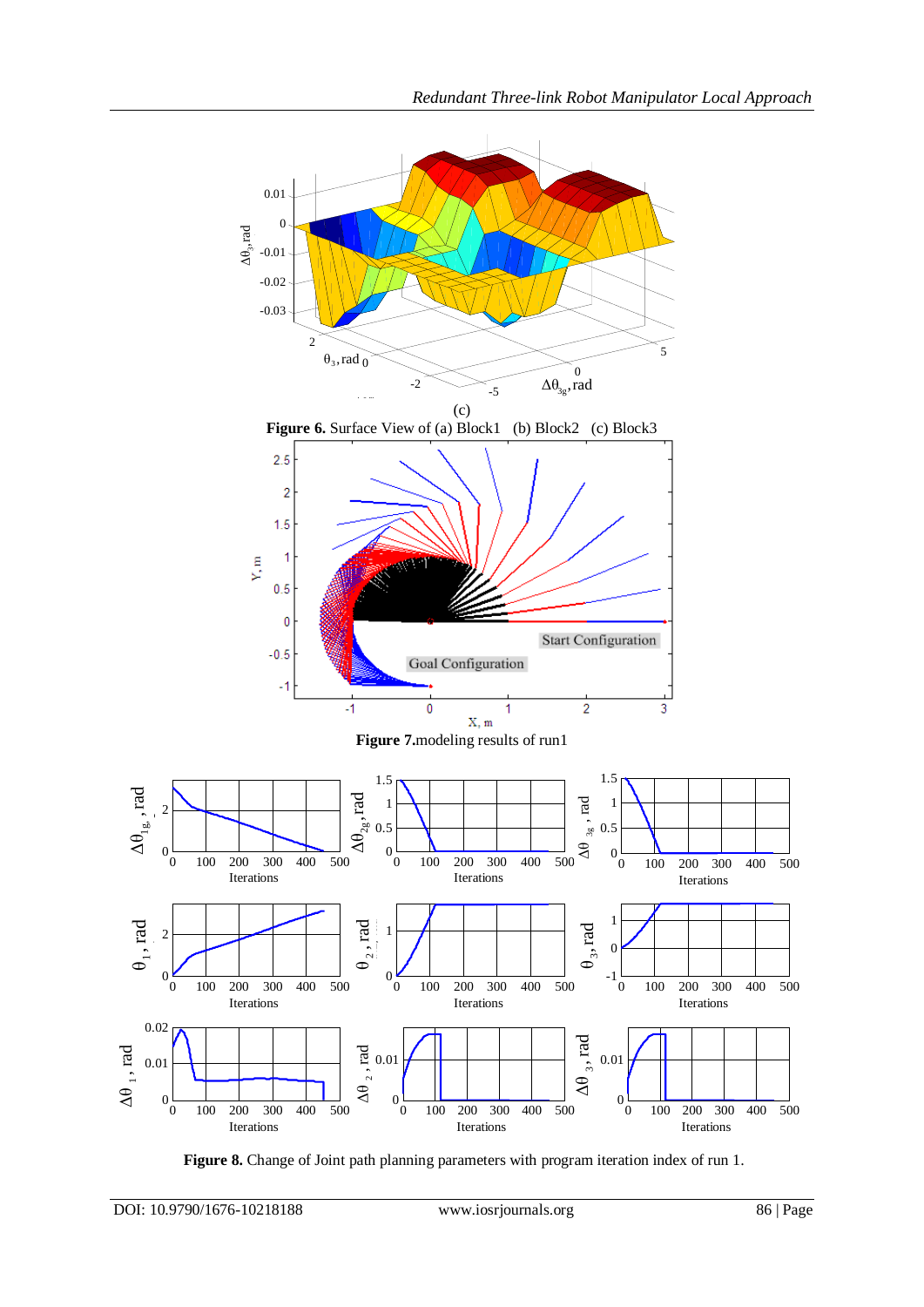In run2, the results of the computer modeling are shown in figure 5 where the robot has to move from the start configuration  $(\theta_1 = 20^0, \theta_2 = 0^0, \theta_3 = 0^0)$  to the goal configuration  $(\theta_1 = 150^0, \theta_2 = 90^0, \theta_3 = 90^0)$  the error in reaching the goal after (508) program iterations was:

$$
\Delta\theta_{1g}(i + 1) = -2.443810019 \times 10^{-04} \text{ rad}
$$
  
= -0.014002 degree  

$$
\Delta\theta_{2g}(i + 1) = -1.173873548 \times 10^{-03} \text{ rad}
$$
  
= -0.067258 degree  

$$
\Delta\theta_{3g}(i + 1) = -1.173873548 \times 10^{-03} \text{ rad}
$$
  
= -0.067258 degree

Figure 9 shows modeling results of run2, Figure 10 shows the graphs of  $(\Delta\theta_{1g}, \Delta\theta_{2g}, \theta_1, \theta_2, \Delta\theta_1, \Delta\theta_2)$ .





#### **V. Conclusion**

Our planning system in joint space gives good results since the error of reaching the goal configuration after 454 program iterations was without motion oscillation of the robot gripper near the goal configuration.The error in reaching the goal after (454) program iterations was:

> $\Delta\theta_{1g}$ (i + 1) = −2.467546496 × 10<sup>−04</sup> rad = −0.014138 degree  $Δθ<sub>2g</sub>(i + 1) = −1.173873548 × 10<sup>-03</sup>$  rad =  $-0.067258$  degree  $Δθ<sub>3g</sub>(i + 1) = −1.173873548 × 10<sup>-03</sup>$  rad =  $-0.067258$  degree